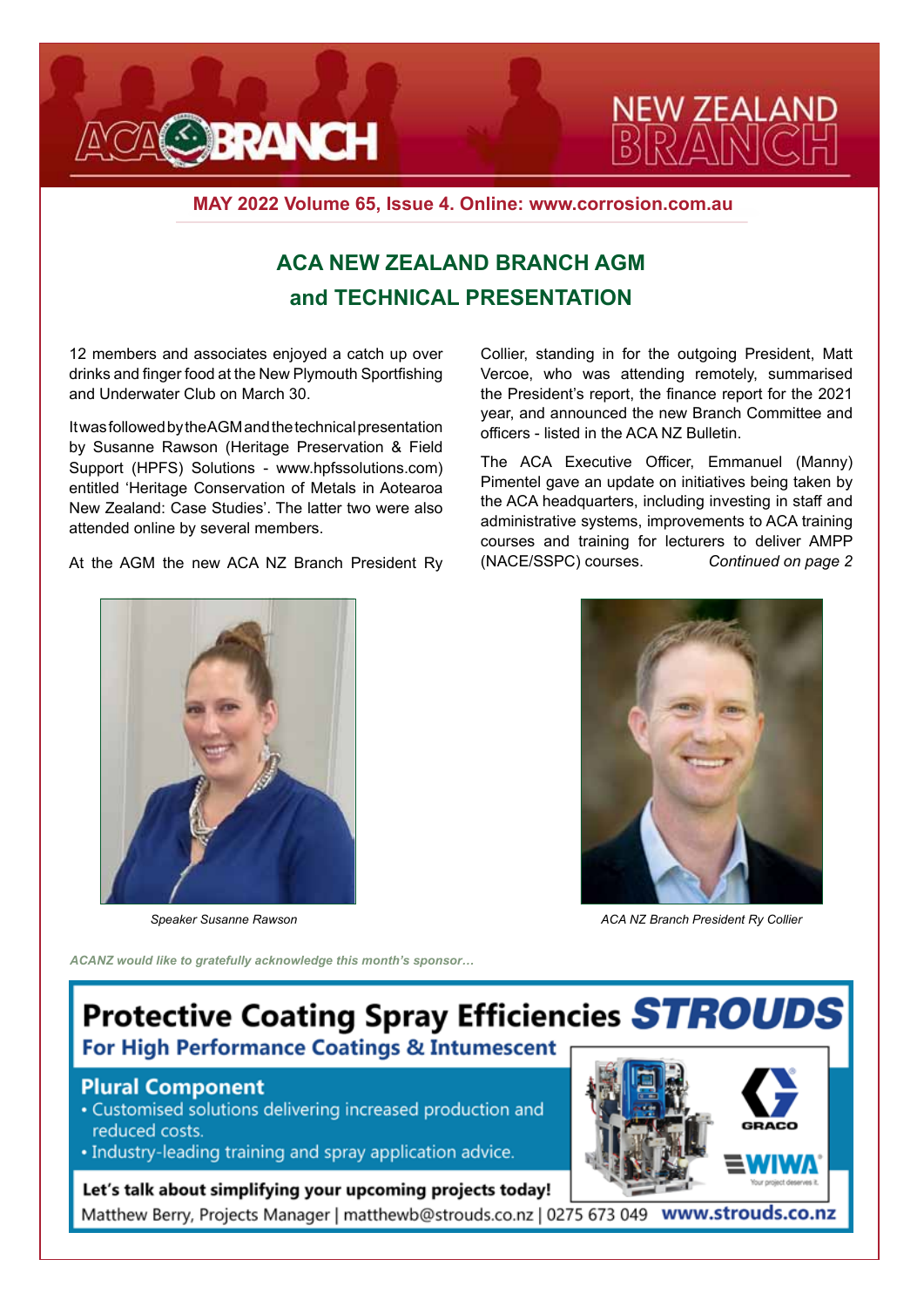

### **ACA NEW ZEALAND BRANCH AGM and TECHNICAL PRESENTATION**

*continued from page 1*

Susanne's talk ran through some of the interesting projects she has managed and been involved with throughout her career.

These include the H.L. Hunley, which in 1864 became the first submarine to sink an enemy ship. Raised from the sea floor in 2000 the Hunley was inspected and cleaned up for preservation, and is preserved in a water tank.

The USS Monitor was an early ironclad warship and one of the first with a rotating gun turret. In 2002 the



turret and other parts of the Monitor were raised from the seafloor. The Turret is preserved in a water tank with cathodic protection applied to it. The conservators had wanted to remove some of the eight layers of iron plates to clean out the salt and other corrodents that would have leached in, but did not due to concerns that the plates would spring back to their original shape.

**NEW ZEALA**<br>BRANIC

The Daring wrecked near the south head of Kaipara Harbour in 1865 in a storm. After discovery in shifting sands in 2017 the ship was removed and preserved by a charitable trust and is now in Mangawhai, where it was originally built (see https://www.facebook.com/Daring-Rescue-2223514351213180/). Many challenges are being overcome to preserve what remains.

The Daring has a kauri hull, originally clad with Muntz metal (a copper/zinc alloy) to protect from ship-worm. The kauri hull has been found to be in relatively good condition, the pohutakawa structure is not as good. Conservators are concerned about iron oxide leaching into the wood and catalysing sulphur into sulphuric acid. The ship is being kept wet to preserve its wood structure while decisions are made on permanent preservation. Susanne asked for the audience's opinion on options for preserving the ship.

In Antarctica Susanne worked on Captain Scott's hut, and Shackleton's Cape Royds huts, which being near the shore are affected by chlorides, and preservation is made difficult due to the remote location.

In NZ Susanne has also worked on preservation of cannon, including one at Founders Heritage Park in Nelson that is thought to be the old time cannon for Nelson's port. Preservation has been hampered by uncertainties about its history. One older resident does remember it as the time-cannon, and also recalls children being allowed to stuff it with rags and firing it - one group getting in trouble for adding rocks and breaking several nearby windows. Susanne led a discussion on options for removing the existing, nonoriginal, coating and replacing it with an appropriate *The Daring at Mangawhai COMPANER <b>PERIMANER permanent coating.*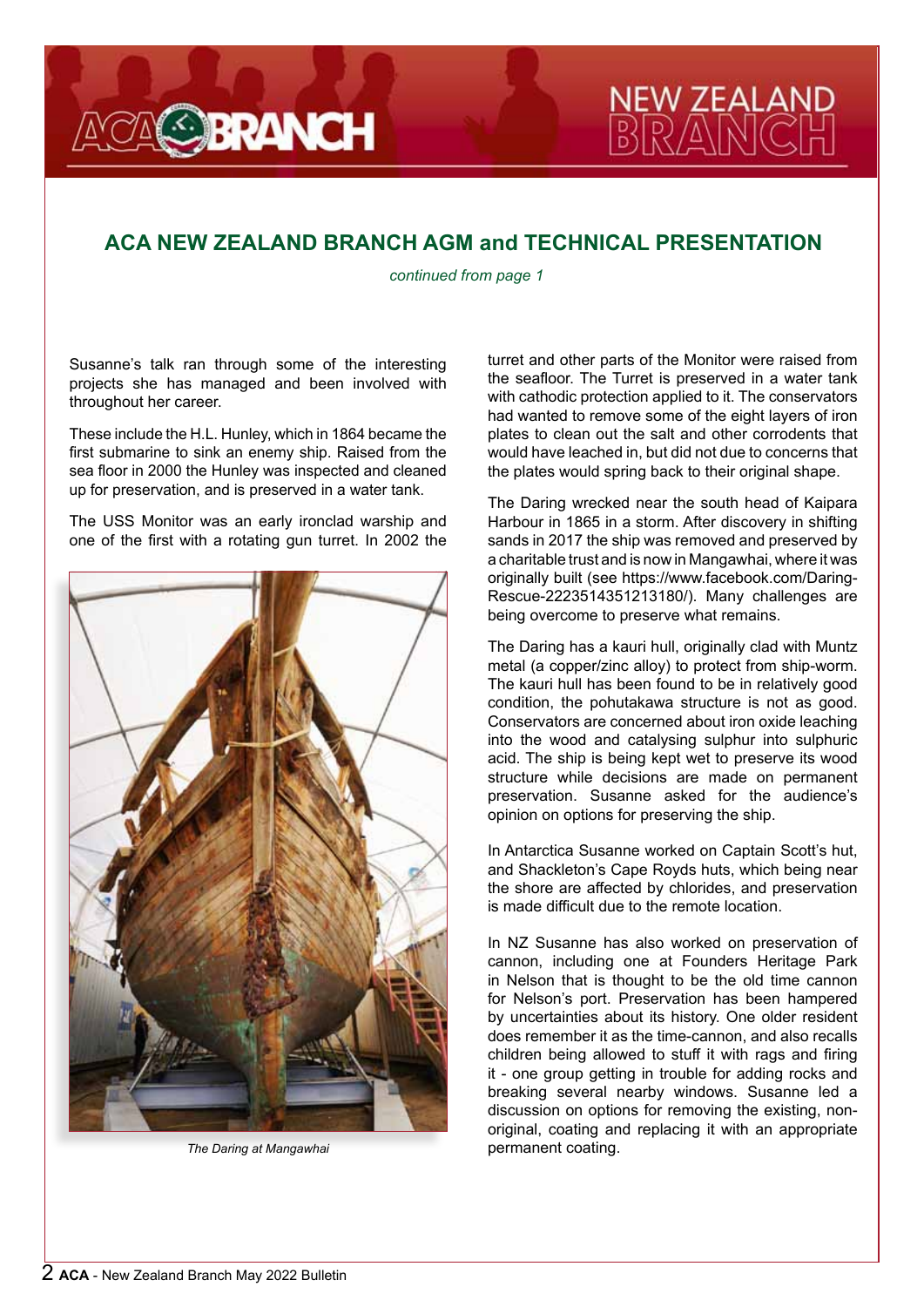

# ZEALA

Older ACA NZ members have probably seen a number of situations that may never have made it to a textbook.



**CORNER**

If you have a question you'd like clarification on, email it to the Editor at lesboultonrust@

gmail.com. We'll pose it to our panel of experts who will answer it in another Bulletin, so everyone can improve their knowledge.

### **Q:**

#### *Is it worthwhile replacing 300 Series nickel-stainless steels with low-nickel 200 Series stainless steels?*

#### **& A:**



Because of the war in Europe, the price of nickel has increased and so has the cost of nickel-containing stainless steels such as AISI 304 and 316 grades. Due to this and consequently the increase in prices for nickel-stainless steel grades, choosing lower grade stainless steels can be a popular option for end-users to consider when specifying and designing new plant and equipment. However, this approach to material selection is not sound practice.

End-users and some mills may be contemplating the replacement of AISI 300 stainless steels with AISI 200 alloys. This stainless steel option was taken by some mills and end-users about a decade ago when nickel prices increased to very high levels. The 200 Series stainless steels replace the high nickel (Ni) content in the 300 Series alloys with cheaper manganese (Mn). Manganese addition has the same metallurgical effect in austenitic stainless steel production as does the addition of nickel.

However, the effect of the high-Mn low-Ni option is to lower the corrosion resistance property of an austenitic stainless steel. An outcome of this material selection option is often that newly fabricated plant and equipment made from a 200 Series stainless steel suffers from premature corrosion in service – early life plant failures can occur.

Research has shown that the high-Mn stainless steels do not perform as well as the high-Ni stainless steels in corrosive service. In addition, the Life Cycle Costing approach to material selection favours the selection of high quality alloys such as the 300 Series stainless steels over the cheaper 200 Series alloys, even though the capital cost of choosing 300 grade alloys is likely to be higher.

*Submitted by Les Boulton*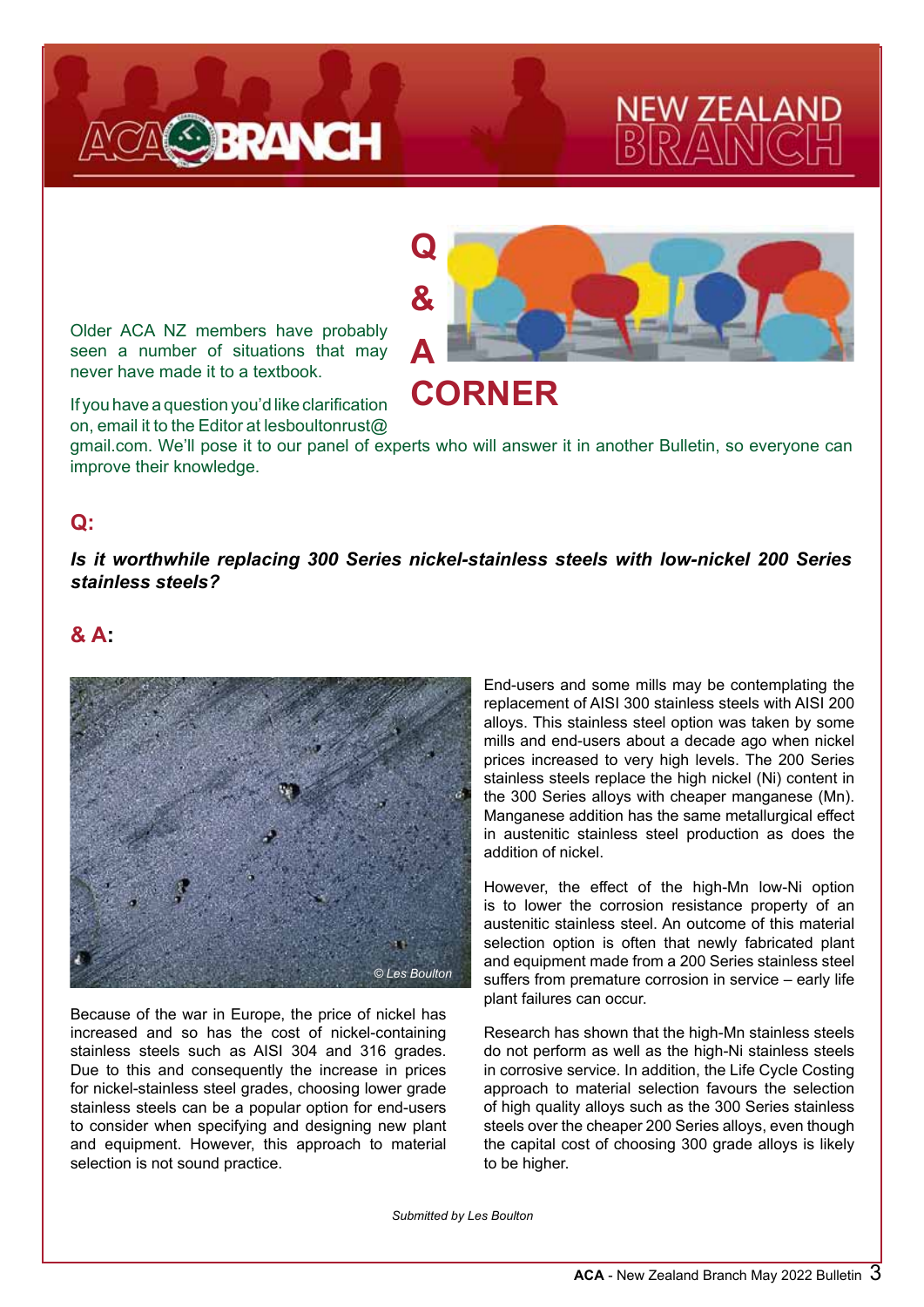

# ' ZEALA

## **UK MEMORIAL SCULPTURE REFURBISHED**

In the Pukeahu National War Memorial Park in Wellington stands 'Whakaruruhau,' that was built by Weta Workshop (Weta) for the UK High Commission and unveiled by Boris Johnson in 2017.

The Ministry of Culture and Heritage (MCH) describe it as follows:

"At almost five metres tall, the design takes the form of two of the United Kingdom and New Zealand's most iconic trees. The trunks of a Royal Oak and a Pōhutukawa intertwine to form one single leafy canopy, where leaves from both trees merge to create a sense of shelter - giving the memorial its name. Standing at the plaque, between the branches a silhouette of a single soldier can be seen, representing the union of two countries who stood side by side and those millions who served in times of conflict, resolution and peace."

Unfortunately, the original artistic coating applied to the tree trunks, fabricated from 3mm sheet steel built over an internal structural steel frame, was unsuitable protection against the combination of Wellington's corrosive marine environment and run-off from the bronze canopy above. Weta with Triple R Engineering have recently removed the previous coatings and applied a long-life coating system donated by Dulux. This consisted of a zinc-rich primer, a MIO epoxy intermediate coat and a gloss polyurethane finish (designated as a PUR5 system in AS 2312.1). Application was complicated by trapped water leaking out through porous welds that required sealing, but the refurbishment was carried out to a high standard



befitting this prestigious monument that took 13,000 hours to create<sup>1</sup>. The photo shows the UK Memorial after removal of the containment structure in April 2022 in time for Anzac Day commemorations.

ACANZ members assisting MCH and Weta with the refurbishment were Bill Koelman (ICC), Willie Mandeno (MCL) as consultants, with Mark Delport (Triple-R) and Kevin Hokopaura (Dulux) also contributing to a successful project. *1. https://mch.govt.nz/pukeahu-park/uk-memorial*

*Submitted by Willie Mandeno*

# **ACA TARANAKI DIVISION AGM**

The Taranaki Division AGM was held in March 2022 and resulted in the continuation of the division committee. Dustine Botha of NZ Corrosion Services adopts the chairperson role and remains a representative on the NZ branch committee. Michelle Magrath of CCE is the division secretary. Other volunteers are available to support the division, and we still welcome new members. Please contact acanz.mail@gmail.com if you are interested. The team summarised the year's activities at the meeting and hosted the NZ AGM in New Plymouth on 30 March 2022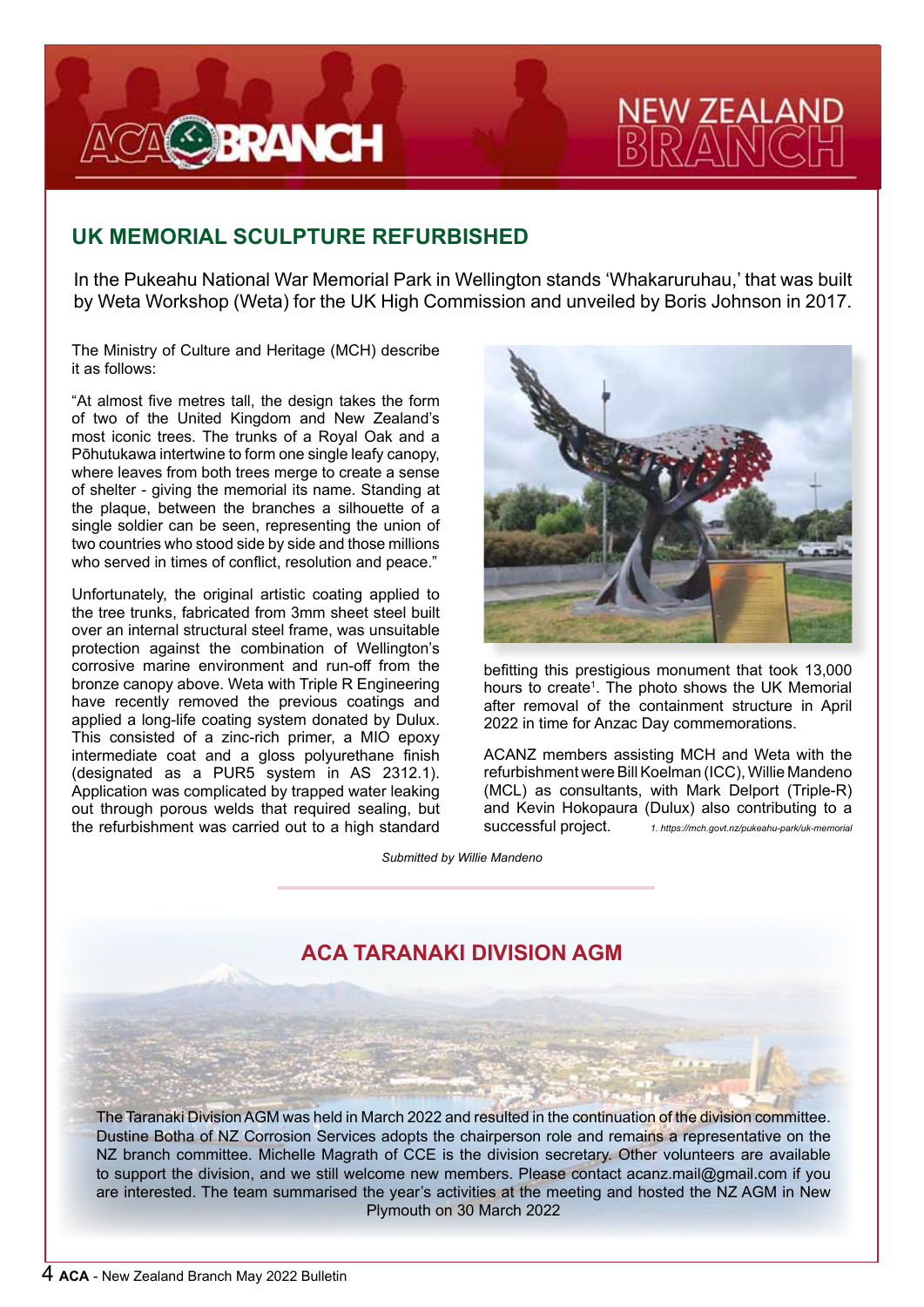



### **The Strouds Approach to Plural-Component Protective Coating Application**

*Advertorial*

**Fluid Transfer & Paint System Specialists** 

#### **What is a Plural-Component Pump?**

Simply, a plural-component airless pump eliminates hand mixing of 2K coating products. It meters, mixes and delivers the coating to the spray gun on-demand with extreme accuracy.

#### **Why Plural-Component Pumps?**

j

There are two main drivers for the use of pluralcomponent pumps:

**1.** The product is designed specifically for use in a plural-component pump.

For example, the coating has a very short (sub 20 min) pot life, and/or high heat (40+deg C) requirement. Possible products include; polyurea/spray foam, tank linings and some high-end intumescent.

**2.** Significant cost savings and production increases for high volume application.

Paint shop is the traditional choke point for most manufacturing and blast/paint operations!

For shop-applied primers and epoxies, volume of application and speed in which steel can be moved out of the spray booth is key. Plural-component setups can deliver freshly mixed and heated product to multiple spray guns, ensuring very high-production rates with

**Here at Strouds, we have a team of technical sales engineers who are experienced and trained in working with 2K coatings and the most efficient ways in which to apply them.**

repeatable film builds and short cure times. Operators don't need to worry about mixing up product, they can just spray all day.

No more wasted coating due to using only half a kit or mixing incorrectly! Clean-up takes 5 min using around 10% of the solvent used to flush a conventional airless.

#### **Want to Know More?**

Let us know your coating challenges and we will work on a tailored solution to suit your requirements. We

can also give full ROI calculations and summaries to ensure your investment is completely validated before the job even begins.

We look forward to hearing from you.

**Matthew Berry** Projects Manager matthewb@strouds. co.nz 0275 673 049



# **CONTACT LIST ACA NZ BRANCH COMMITTEE & OFFICERS 2022**

| <b>President</b>    | <b>Ry Collier</b>                 | rcollier@methanex.com       | $(06)$ 754 9782 | $(027)$ 602 0118 |
|---------------------|-----------------------------------|-----------------------------|-----------------|------------------|
|                     | Vice President Grant Chamberlain  | grant@cpnz.kiwi             |                 | $(021)$ 466 629  |
| Secretary           | <b>Mark Sigley</b>                | mark.sigley@firstgas.co.nz  | $(06)$ 215 4044 | (027) 706 7739   |
| <b>Treasurer</b>    | Willie Mandeno                    | wlmandeno@gmail.com         |                 | (027) 224 8353   |
| <b>Education</b>    | Willie Mandeno                    | wlmandeno@gmail.com         |                 | (027) 224 8353   |
|                     | Membership Hanieh Ghominejad      | hanieh.ghominejad@wsp.co.nz |                 | $(027)$ 551 960  |
| <b>Technical</b>    | <b>Raed El Sarraf</b>             | Raed.ElSarraf@wsp.co.nz     |                 | (021) 244 9093   |
| <b>Electrolysis</b> | <b>Grant Chamberlain</b>          | grant@cpnz.kiwi             |                 | $(021)$ 466 629  |
| Editor              | Les Boulton                       | lesboultonrust@gmail.com    |                 | $(021)$ 478 300  |
|                     | <b>ACA Council</b> Willie Mandeno | wlmandeno@gmail.com         |                 | (027) 224 8353   |
|                     | <b>Ry Collier</b>                 | rcollier@methanex.com       | $(06)$ 754 9782 | $(027)$ 602 0118 |
|                     |                                   |                             |                 |                  |